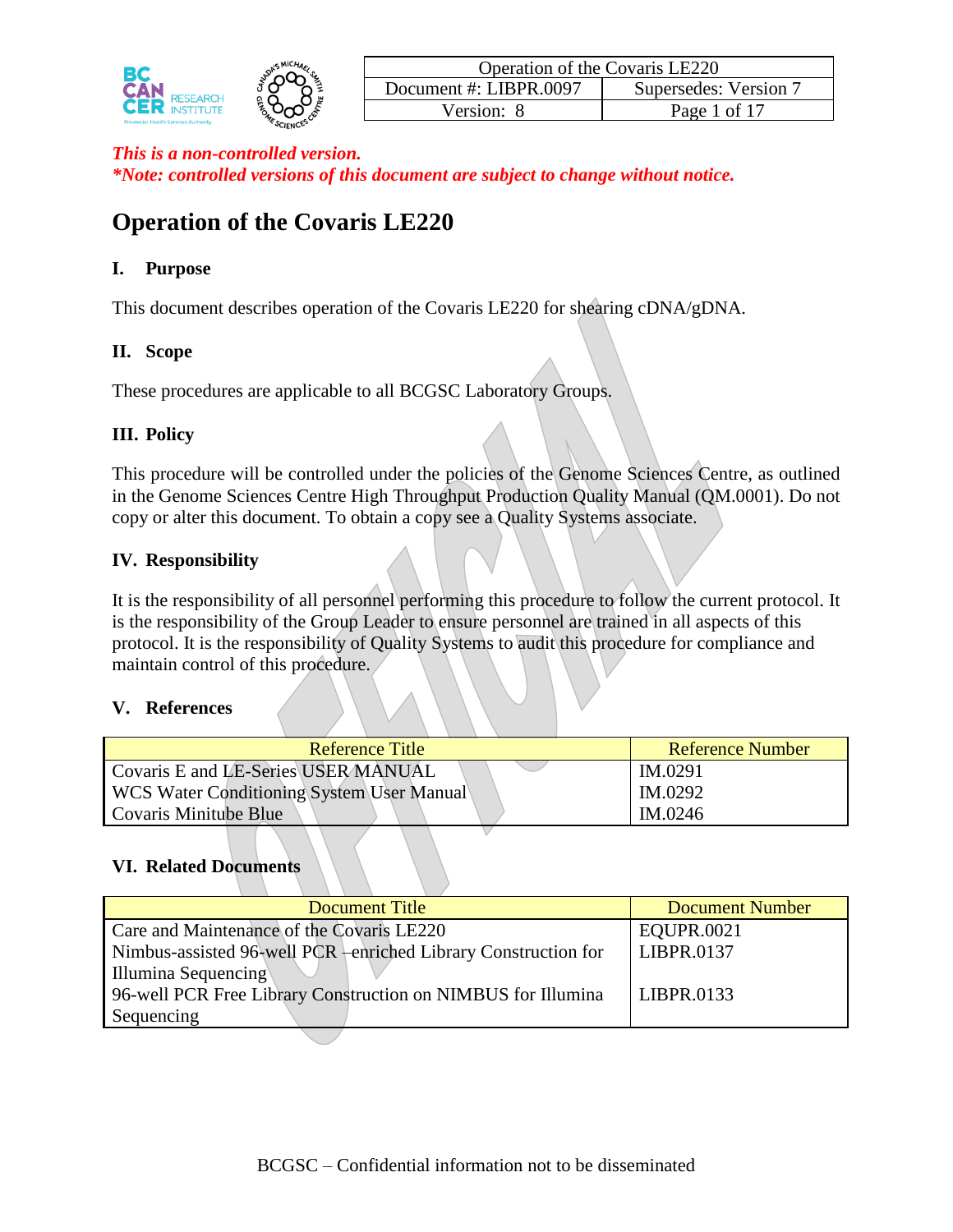|                                             |         | Operation of the Covaris LE220 |                       |
|---------------------------------------------|---------|--------------------------------|-----------------------|
| <b>SEARCH</b>                               |         | Document #: LIBPR.0097         | Supersedes: Version 7 |
| <b>Provincial Health Services Authority</b> | SCIENCE | $'$ ersion'                    | ∕ of∵<br>Page         |

## **VII.Safety**

All Laboratory Safety procedures will be complied with during this procedure. The required personal protective equipment includes a laboratory coat and gloves. See the safety data sheet (SDS) for additional information.

## **VIII. Materials and Equipment**

| Name                                | <b>Supplier</b> | <b>Number</b>     |     | Model or Catalogue # |
|-------------------------------------|-----------------|-------------------|-----|----------------------|
| Covaris LE220 with WCS and Chiller  | Covaris         | LE <sub>220</sub> |     |                      |
| Deionized water                     | In house        | N/A               | N/A | N/A                  |
| microTUBE AFA Fiber Crimp-Cap       | Covaris         | 520052            |     |                      |
| 96 microTUBE Plate with foil tape   | Covaris         | 520078            |     |                      |
| 8-strip microTUBE strips            | Covaris         | 520053            |     |                      |
| Aluminum Rack 96 Place microTUBE    | Covaris         | 500282            |     |                      |
| 8 microTUBE Strip Sealing Foil (12) | Covaris         | 520108            | ✓   |                      |
| 8 microTUBE Strip (120)             | Covaris         | 520109            |     |                      |
| Eppendorf/Gilson P200 Pipette       | Eppendorf       | <b>P200</b>       |     |                      |
| P200 Barrier Tip Diamond TIPACK     | Gilson/Mandel   | DF200ST           |     |                      |
| Screw-Cap microTUBE Fiber (red)     | Covaris         | 520096            |     |                      |
| Snap-Cap microTUBE (blue)           | Covaris         | 520045            |     |                      |

# **IX. Procedure**

## 1. **Equipment preparation**

- 1.1. The following steps refer to what the GST should typically follow when they run shearing programs. Information on maintenance and preparation which is typically performed by the designated start of day person can be found in Appendix B.
- 1.2. Ensure the transducer is already submerged and the required temperature for your program is achieved (the temperature readout as shown Figure 1 must be blue). Treatments cannot be run until the set point is reached.
- 1.3. You should see the program main window displayed. Confirm the "DEGAS ON" button is greyed out and the bar under it is lit green. You should see the degasser producing bubbles if on. If degassing is not on, click the "DEGAS ON" button so it looks like the image below. See Figure 1 below.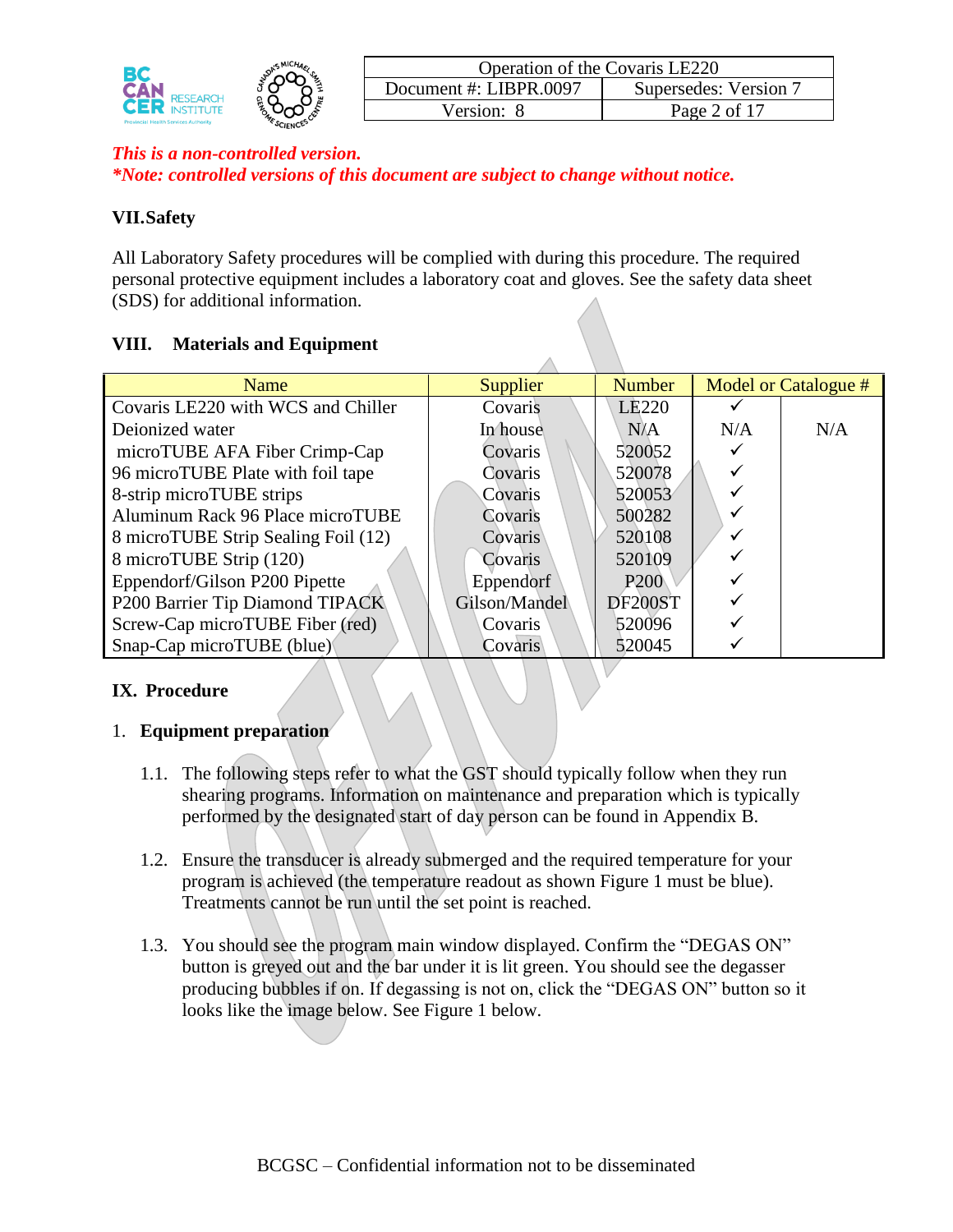|                                             | MICHAR, | Operation of the Covaris LE220 |                     |
|---------------------------------------------|---------|--------------------------------|---------------------|
|                                             |         | Document #: LIBPR.0097         | Supersedes: Version |
| <b>Provincial Health Services Authority</b> |         | ′ersion∙                       | Page 3 of 17        |



**Figure 1: Covaris SonoLAB Main Screen**

## **Note: Covaris shearing can be done in tubes, MicroTUBE Plates or MicroTube 8- Strips depending on the sample size. Refer to step 2-4 accordingly.**

## 2. **Loading samples in tubes**

- 2.1. All samples must be resuspended in Tris-EDTA, pH 8.0 or EB buffer but NOT in any other non-validated buffer or water.
- 2.2. Use P200 pipettes to load samples.
- 2.3. Use one microTUBE with crimp cap for each sample. Tilt the pipette tip on an angle and pierce the septum of the microTUBE. Dispense the sample slowly into the microTUBE.
- 2.4. Quick-spin the tubes in a microfuge with tube adapters to ensure the samples are at the bottom and all air bubbles are removed. Otherwise DNA shearing will be incomplete.

\*Note: Quick spin in step 2.4 does not apply for the current clinical procedure using miniTube blue sample containers.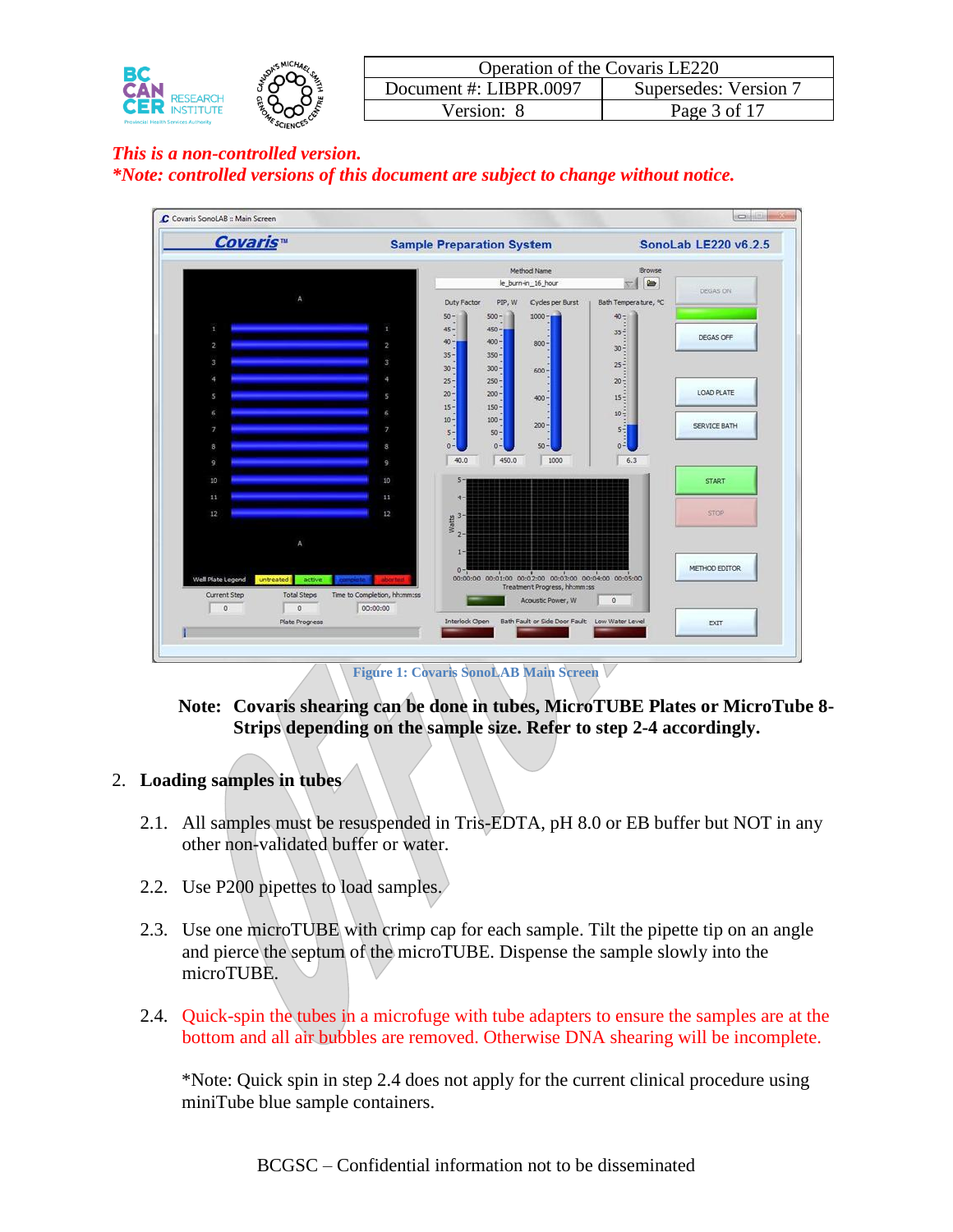

2.5. Place the microTUBEs in the Covaris **aluminum** tube rack with your first sample in the top left position of the rack (A1), which has an angled corner (see Figure 2 below). Place the remaining tubes in their respective locations.



**Figure 2: Left: A 96 microTUBE Plate with pierceable foil tape. Right: A microTUBE rack with cover. The well A1 location is shown with respect to the front stickers.**

2.6. Firmly screw down the Covaris **aluminum** plate cover, ensuring the 4 pins are holding the microTUBEs in place in the tube rack.

## 3. **Loading samples in MicroTUBE Plates**

- 3.1. To transfer samples to the Covaris plate for plate based library construction, refer to the appropriate library construction SOP. A1 well on the plate must correspond to the top right position A1 of the Covaris MicroTUBE Plate, which has an angled corner (see Fig 2 above).
- 3.2. Quick-spin the plate to remove air bubbles and ensure all the samples are at the bottom of the wells before running the treatment method. Allow the samples to equilibrate by placing the sample plate on ice or in the 4 degree fridge for 10 minutes.
- 4. **Loading Samples into the Re-usable MicroTube 8-Strip Rack**
	- 4.1. The 8-tube strips fit into the microTube 8-strip rack in one orientation only, with the tabs at one end spanning an alignment peg (see Figure 3.) If the strip is in the wrong orientation the lid will not fit onto the rack evenly and securely. When all strips are correctly positioned, screw down the rack cover to barely finger tight.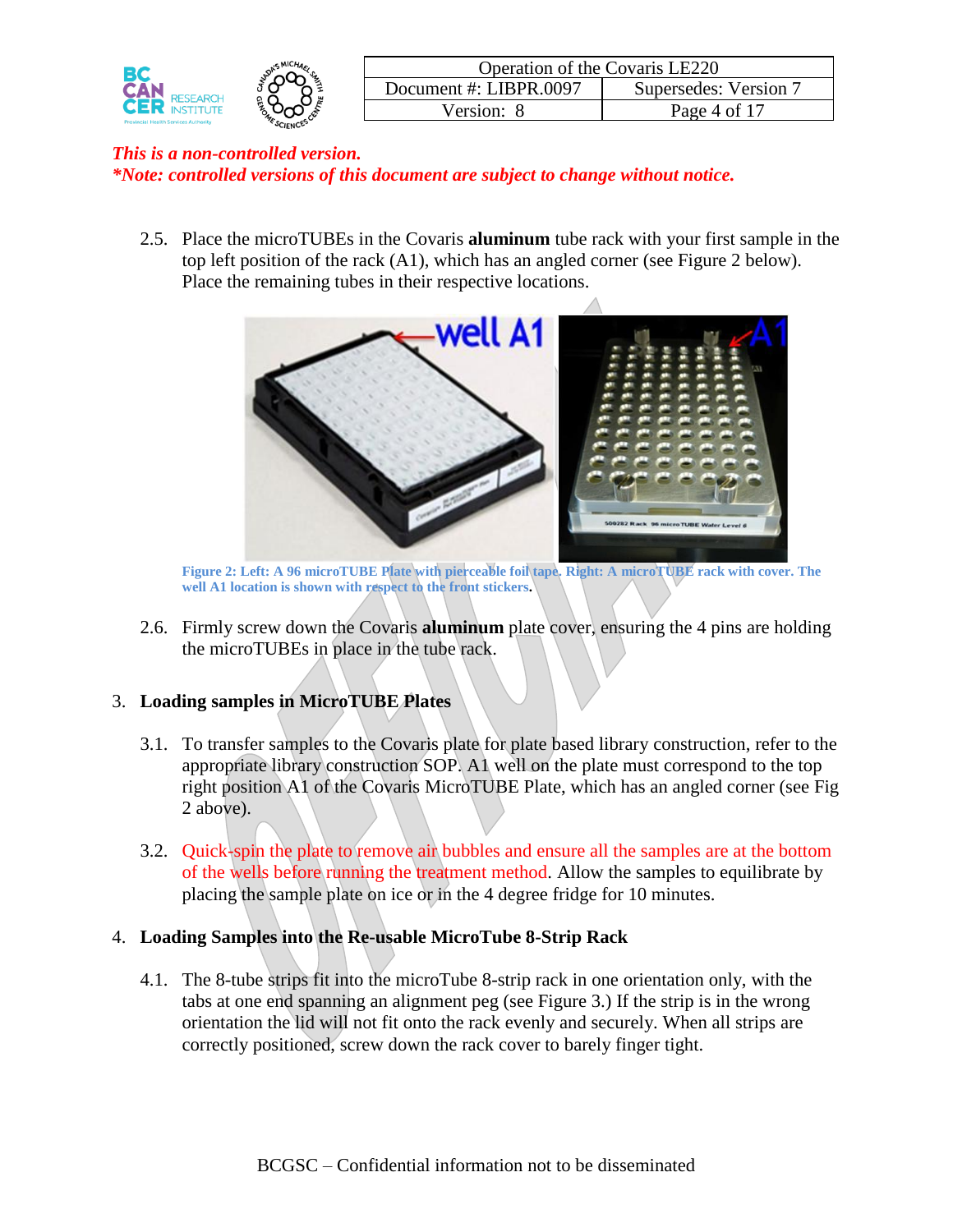



4.2. To transfer your samples from your AB1000 plate into the Covaris strip tubes, refer to the appropriate library construction SOP.

# 5. **Selecting a Treatment Method and Adjusting Water Level with a Dummy Plate**

- 5.1. The following steps need to be performed to check alignment and adjust water levels. Unlike E210, there is no "Check alignment" button for LE220. Also, an entire column (8 wells) is treated at the same time for LE220 unlike E210 where each well is treated individually.
- 5.2. **Select** the library-specified treatment method by clicking the **"Browse"** button as shown in the upper right corner of **Fig 1** above. Each group has its own folder of methods. See folders: C:\Covaris\Clinical, Libcore, TechD or Archive. See "**Appendix A**" for program names that correspond to your samples and library strategy. Consult with your supervisor if you do not know which method to run.
- 5.3. Click OK once you select the appropriate program.
- 5.4. Select the "LOAD PLATE" button to present the tray. Open the door when the green "DOOR" button lights up by pressing and pulling on the door handle.
- 5.5. Place the dummy plate or tube rack on the tray. There is no need to have tubes for the latter.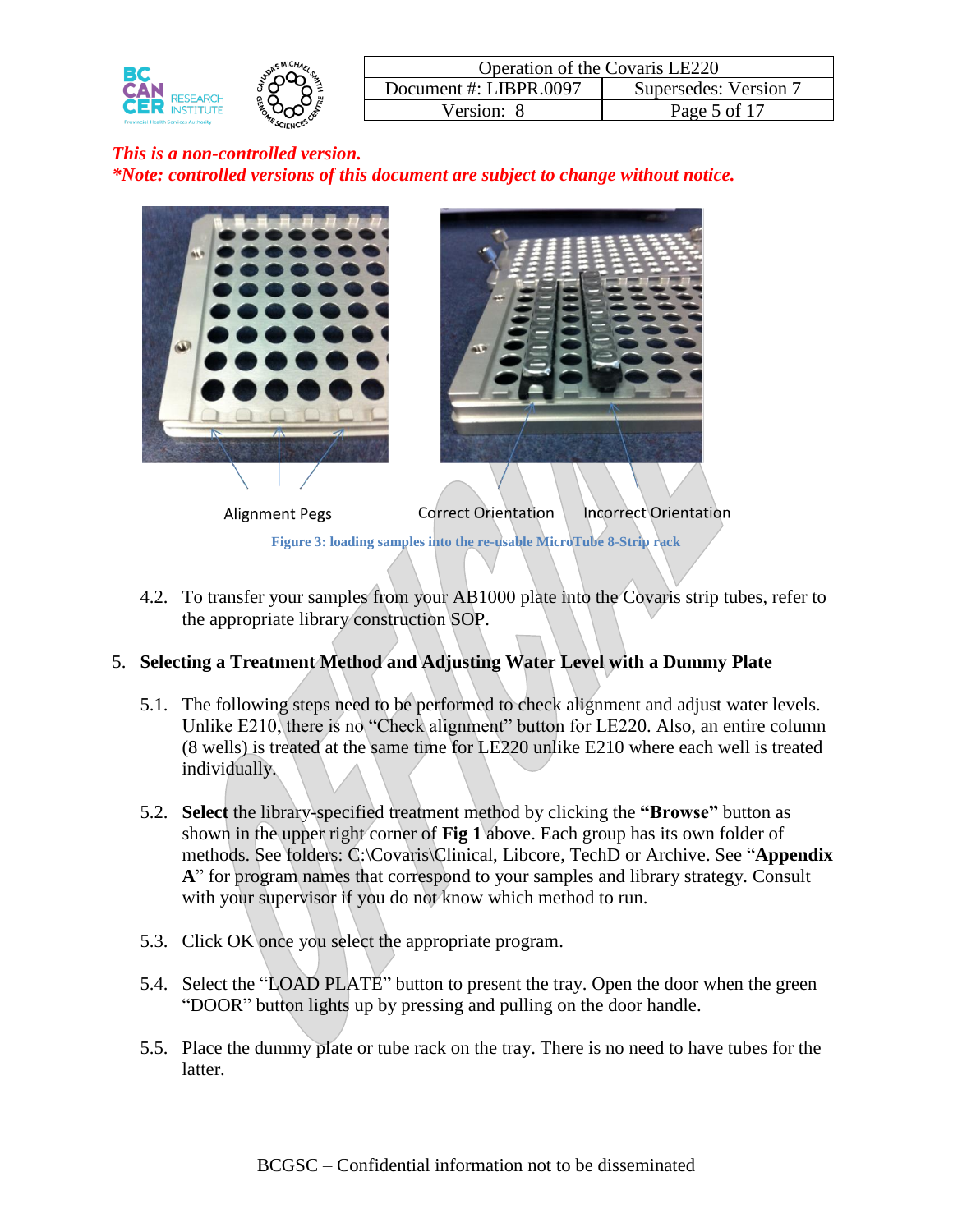| BC         | Operation of the Covaris LE220 |                     |
|------------|--------------------------------|---------------------|
| <b>CAI</b> | Document #: LIBPR.0097         | Supersedes: Version |
| CER        | √ersion∙                       | Page 6 of 17        |
|            |                                |                     |

- 5.6. Click "START" in the main window and following the dialog box that appears, confirm that there is water in the water bath, and the system has been degassed. After checking, press "START" on the dialog box.
- 5.7. After the stage moves to the water level and treatment begins on the dummy plate, click the "STOP" button on the main screen. "STOP" halts the operation of the sample positioning system. Then select "ABORT" and subsequently "OK" as you must restart from the beginning after you load the sample plate.

## **NOTE: The "STOP" button on the instrument and the "STOP" button on the display perform the same function. However, methods halted with the instrument "STOP" button cannot be resumed.**

5.8. Figures 4 and 5 show the correct water levels for the microTUBE plate and microTUBE rack. The microTUBE plate sits higher on the stage than the microTUBE rack, so the tank water level must be higher, near the top edge of the microTUBE plate. The water levels must be adjusted manually to reach these points,which is done by opening the door (press the "DOOR" button and pull the handle) and either removing or adding deionized water. Note: no degassing is necessary when removing or adding small amounts of water to bring the tank to the desired level.



**Figure 4: Red arrow indicates the water level for shearing samples in a microTUBE plate. The water level must be at the**  very TOP of the black plate holder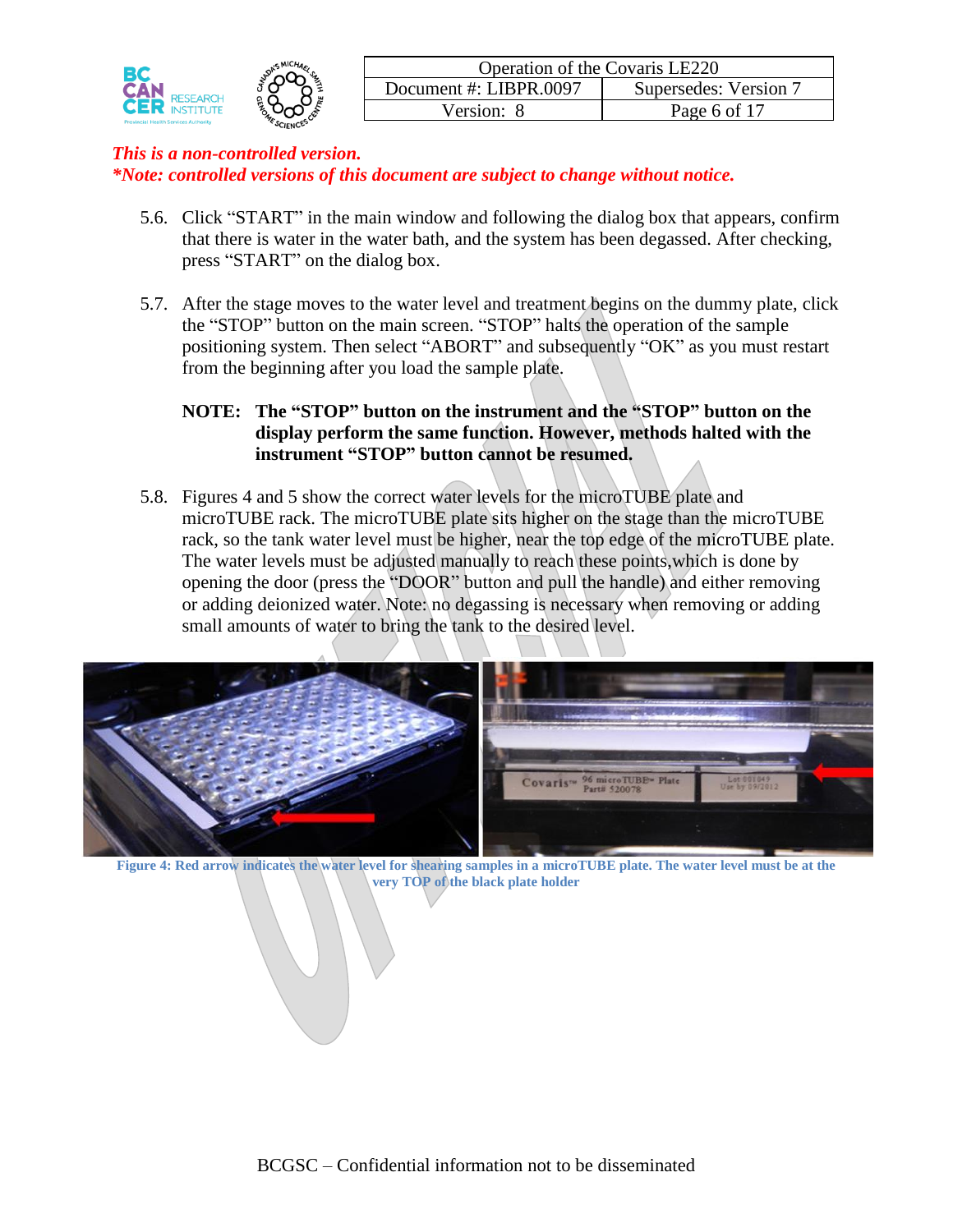



**Figure 5: Red arrow indicates the water level for shearing samples in microTUBEs**

5.9. Once the deionized water level is adjusted, close the door and press the "LOAD PLATE" button to present the dummy plate for retrieval.

## 6. **Running the samples**

6.1. The MicroTUBE plate, MicroTUBE rack can now be loaded. For a partial plate, load the unused positions in that column and the adjacent column with red-marked empty tubes to reduce splashing. See [Figure 6](#page-6-0) below.

<span id="page-6-0"></span>

**Figure 6: A partially filled microTUBE rack showing empty tubes, marked in red, surrounding the samples to reduce splashing.**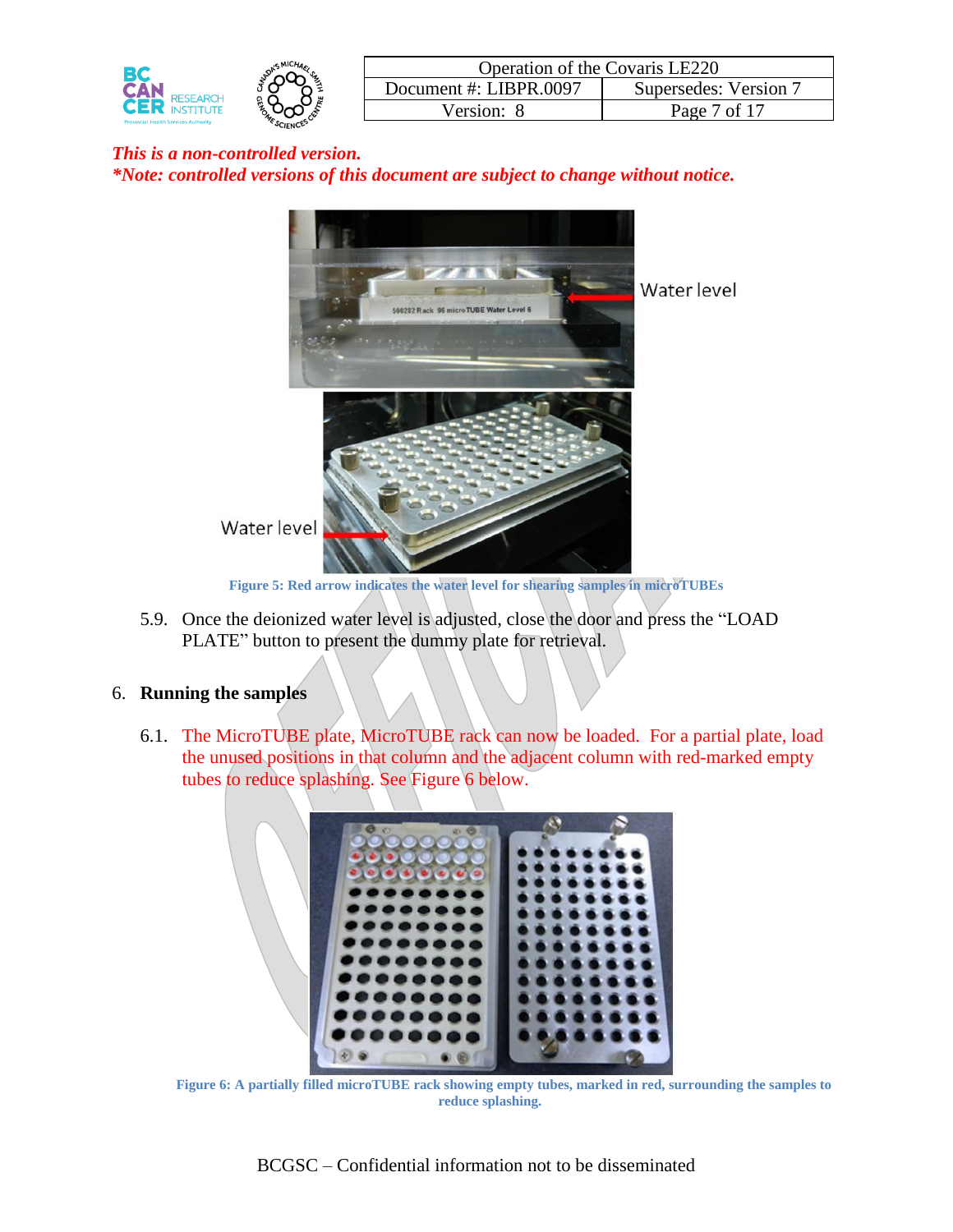|                                             |         | Operation of the Covaris LE220 |                       |
|---------------------------------------------|---------|--------------------------------|-----------------------|
|                                             |         | Document #: LIBPR.0097         | Supersedes: Version 7 |
| <b>Provincial Health Services Authority</b> | SCIENCL | /ersion:                       | Page 8 of 17          |

6.2. Once the sample plate is loaded, click "**METHOD EDITOR**" button as shown Fig 1. This will result in the window shown in Figure 7 below.

| Covaris <sup>™</sup>                                                                                                          |                | <b>Sample Preparation System</b> |                      |                      |             |                                |                   | SonoLab LE220 v6.2.4 |                     |                |
|-------------------------------------------------------------------------------------------------------------------------------|----------------|----------------------------------|----------------------|----------------------|-------------|--------------------------------|-------------------|----------------------|---------------------|----------------|
|                                                                                                                               |                |                                  | Method Name          |                      |             | Plate Name                     |                   |                      | Browse              | Total Selected |
|                                                                                                                               |                |                                  | 2011_03_02 test      |                      |             | 96MicroTubePlate -4mm Z offset |                   |                      | ₩                   | $\overline{4}$ |
|                                                                                                                               |                |                                  |                      |                      |             |                                |                   |                      |                     |                |
|                                                                                                                               |                |                                  | Well<br>Row / Col    | Time                 | <b>Duty</b> | Acoustic<br>ppp                | Cycles            | Amplitude            | Dither              | Dwell          |
|                                                                                                                               |                | Step $\equiv$<br>1               | 1                    | 400                  | 15.0        | 50                             | 200.0             | 0.0                  | Velocity<br>0.0     | 0.0            |
| n.                                                                                                                            | ÷              | $\overline{2}$                   | $\overline{2}$       | 400                  | 15.0        | 50                             | 200.0             | 0.0                  | 0.0                 | 0.0            |
| $\mathbf 2$                                                                                                                   | $\overline{2}$ | 3                                | 3                    | 400                  | 15.0        | 50                             | 200.0             | 0.0                  | 0.0                 | 0.0            |
|                                                                                                                               |                | 4                                | 4                    | 400                  | 15.0        | 50                             | 200.0             | 0.0                  | 0.0                 | 0.0            |
| $\mathbf{3}$                                                                                                                  | 3              |                                  |                      |                      |             |                                |                   |                      |                     |                |
| A                                                                                                                             | 4              |                                  |                      |                      |             |                                |                   |                      |                     |                |
|                                                                                                                               |                |                                  |                      |                      |             |                                |                   |                      |                     |                |
| S                                                                                                                             | 5              |                                  |                      |                      |             |                                |                   |                      |                     |                |
| 6                                                                                                                             | 6              |                                  |                      |                      |             |                                |                   |                      |                     |                |
| 7                                                                                                                             | 7              |                                  |                      |                      |             |                                |                   |                      |                     |                |
| 8                                                                                                                             | ß.             |                                  |                      |                      |             |                                |                   |                      |                     |                |
|                                                                                                                               |                |                                  |                      |                      |             |                                |                   |                      |                     |                |
| 9                                                                                                                             | 9              |                                  |                      |                      |             |                                |                   |                      |                     |                |
| 10                                                                                                                            | 10             |                                  |                      |                      |             |                                |                   |                      |                     |                |
| 11                                                                                                                            | 11             |                                  |                      | Treatment Parameters |             |                                | Method Parameters |                      |                     |                |
|                                                                                                                               |                |                                  | Treatment Time, s    | 400                  |             | Min Temperature, °C            |                   | 5                    |                     | Fill Plate     |
| 12                                                                                                                            | 12             | Acoustic Duty Factor, %          |                      | 15.0                 |             | Max Temperature, °C            | $\frac{1}{2}$     | 35                   |                     | Select All     |
|                                                                                                                               |                | Peak Incident Power, W.          |                      | 50                   |             |                                |                   |                      |                     | Deselect All   |
|                                                                                                                               |                |                                  | Cycles Per Burst     | 200                  |             |                                |                   | Vertical Sweep       | Move Selection Down |                |
|                                                                                                                               |                |                                  | Dither Radius, mm    | 0.0                  |             | Range, mm                      |                   | 0.0                  | Move Selection Up   |                |
| Well Plate Legend<br>untreated<br>active                                                                                      |                |                                  | Dither Velocity, rpm | 0.0                  |             | Velocity, mm/s                 |                   | 0.0.                 | Remove Selected     |                |
| Left-dick on well to add it to the list, right-dick to select<br>all well references, ctri-right-click to increment selection |                |                                  | Dither Dwell, s      | 0.0                  |             | Dwell, s                       |                   | 0.0                  | Method Changed      |                |

Figure 7: The method editor panel, used for specifying methods and plate types.

- 6.3. Specify the columns you plan to run. To add columns, highlight the last entry in the table as shown in Figure 6 and then click on the column in the plate view on the left (should turn yellow after selection). To remove columns, highlight the column in the table and click on the "Remove Selected" at the lower right corner of the window.
- 6.4. After ensuring that you are under the correct method name, the plate name and correct plate layout, click on the "SAVE METHOD" at the lower right corner of the window.
- 6.5. Click the "RETURN" button at the lower right corner of the window. This brings you back to the main page (see Figure 1).
- 6.6. After double-checking your selections, Click "START" in the main window and following the dialog box that appears, press "START" again on the dialog box.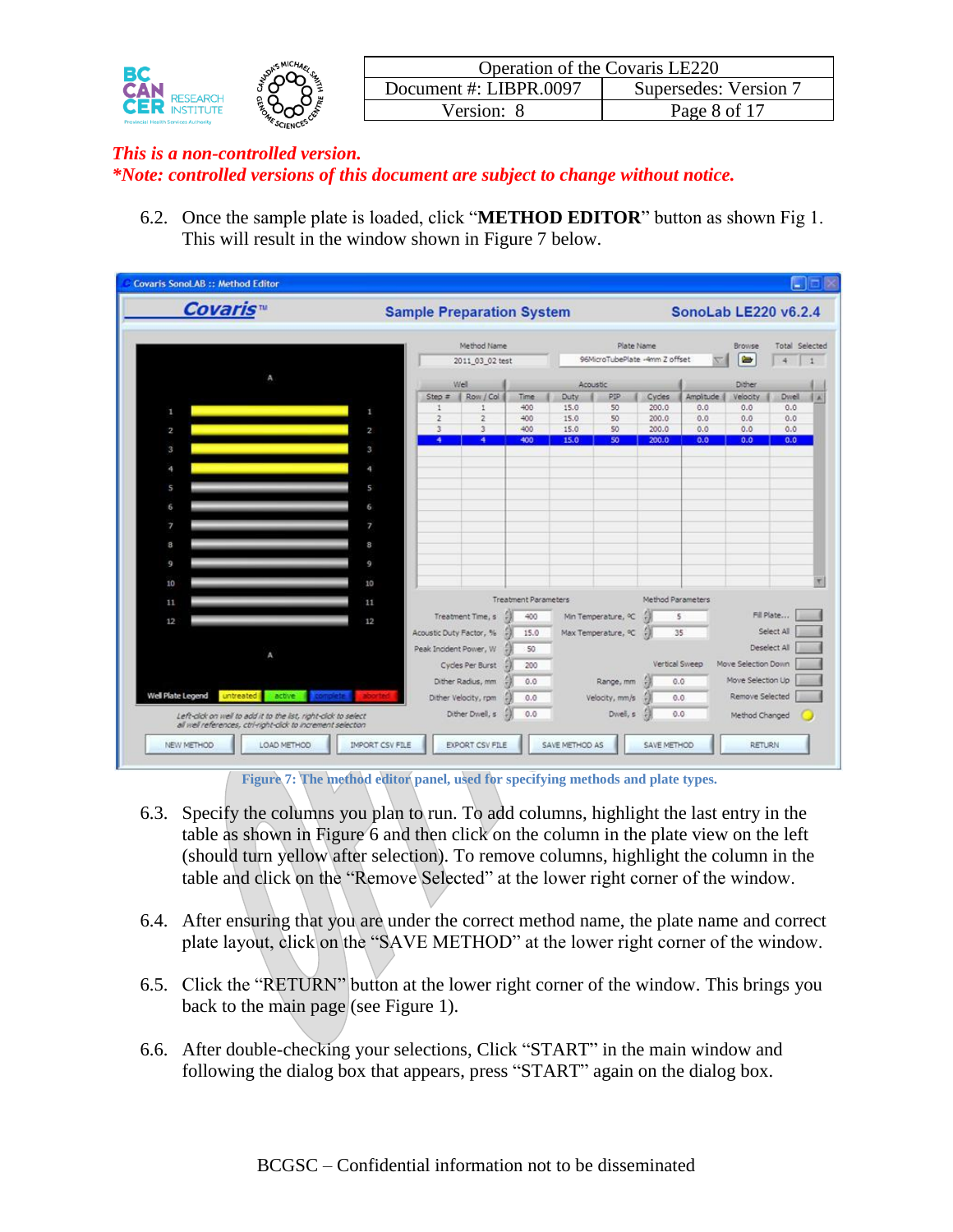

- 6.7. When the treatment is complete, press the "LOAD PLATE" button to present the sample plate. Press the green "DOOR" light to open the door and retrieve the samples.
- 6.8. Close the LE220 front door.
- 6.9. Spin briefly in the Eppendorf bench top centrifuge (700g, 1 min; Program 1) to collect all the samples at the bottom for more uniform and optimal shearing.
- 6.10. If a second round of treatment is required, load the plate again, click on "METHOD EDITOR" to refresh plate view and repeat step 6.5-6.9 to complete the second half of the shearing program. Otherwise, proceed to step 6.11.
- 6.11. When the run is completed, do NOT close the software. Leave the transducer submerged.

## 7. **Removal of samples from Covaris tubes**

- 7.1. For plate based library construction or when using the 8-strip microTUBE strips, refer to the appropriate library construction SOP for details of the transfer back to plates.
- 7.2. For samples in Covaris microTUBEs, the samples can be withdrawn from the tubes using P200 pipette.
	- 7.2.1. Spin down the Covaris microTUBE in a minifuge.
	- 7.2.2. To withdraw the samples, angle the pipette tip while perforating the septum. Sample withdrawal can be difficult. Repeat pipetting out until the entire sample is withdrawn. If a vacuum persists, insert a new P2 tip alongside the P200 tip so air can enter the microTUBE. Do not use the same P2 or P200 tip on more than one tube or the samples will be cross contaminated.

# 8. **Shut Down Procedures**

8.1. The end of day shut-down will be performed by a designated employee. Please refer to Appendix B section 8 for proper procedures.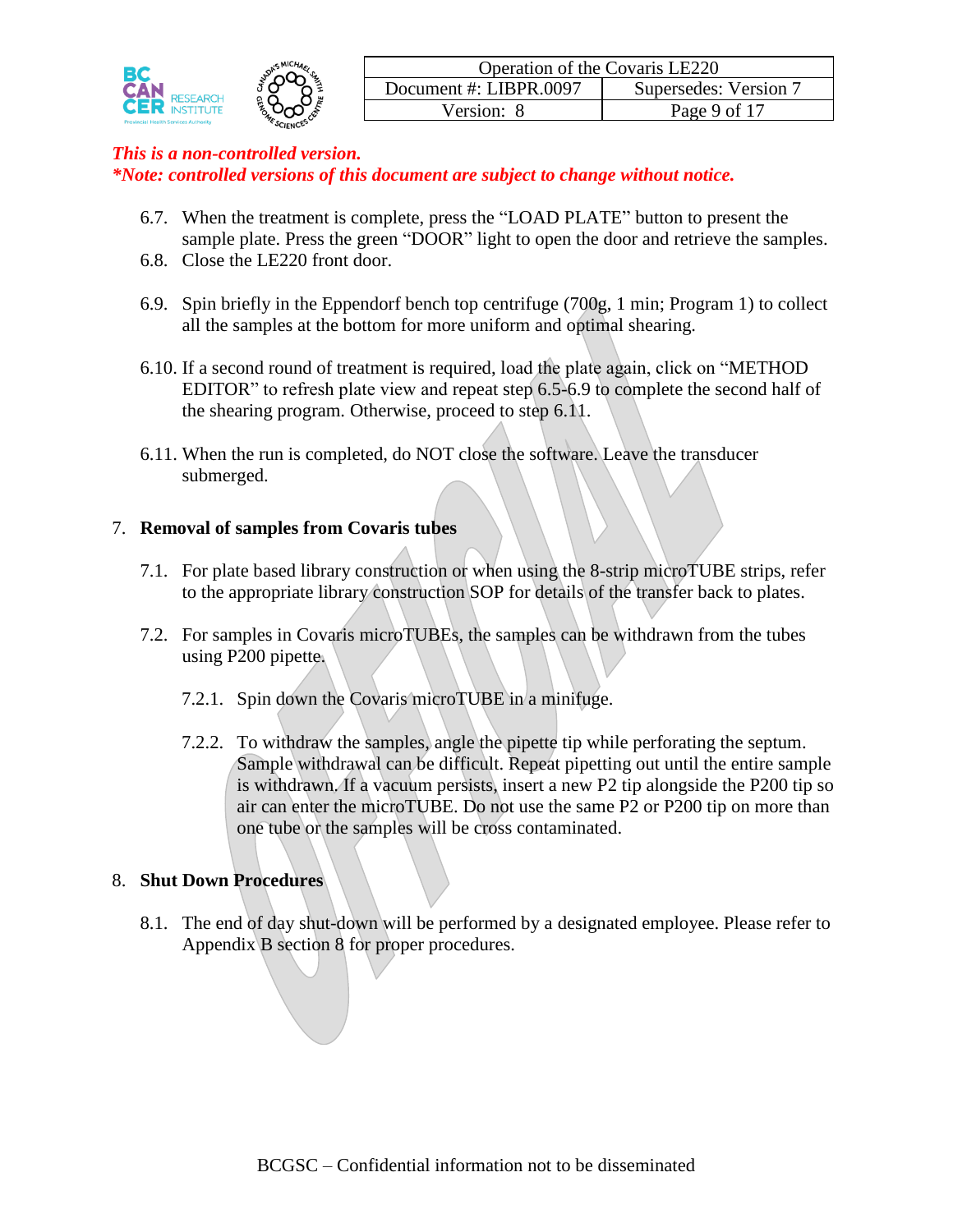| Ocument #: LIBPR.0097<br>Supersedes: Version 7<br><b>ESEARCH</b>                    |  |
|-------------------------------------------------------------------------------------|--|
| Page 10 of 17<br>'ersion'<br><b>Provincial Health Services Authority</b><br>SCIENCE |  |

# **Appendix A: Treatment Parameters for Library and Labware Types:**

**Note: Use Covaris E210 for amplicon samples**

# **Labware Type: 96 microTUBE Plate:**

| <b>Library Types</b><br>Plate based PCR Free Genome<br>$1_{\cdot}$                                                  |            |                   |                                                       | <b>Target Size</b><br>425bp                                                                                                                                                                       | <b>Sample Type</b><br>gDNA                |            | <b>Max Amount</b><br>1ug                  | <b>Volume</b><br>$62.5$ uL                  |
|---------------------------------------------------------------------------------------------------------------------|------------|-------------------|-------------------------------------------------------|---------------------------------------------------------------------------------------------------------------------------------------------------------------------------------------------------|-------------------------------------------|------------|-------------------------------------------|---------------------------------------------|
| Parameters                                                                                                          | Duty<br>20 | PIP<br>450        | Cycles/Burst<br>200                                   | LE220 Protocol: Plate_90sec_PCR_Free_Genome_Large_Gap.e1proc<br>Procedure: Run Protocol twice, quick-spin 96 microTUBE Plate before & after each treatment<br><b>Treatment Time</b><br>$2x$ 45sec |                                           | P/N 520078 | Labware: 96 microTUBE Plate               |                                             |
| <b>Library Types</b><br>2. Plate based Small Gap<br>3. Plate based Multiplex Exome<br>4. Plate based Custom Capture |            |                   |                                                       | <b>Target Size</b><br>250bp<br>250bp<br>250bp                                                                                                                                                     | <b>Sample Type</b><br>N/A<br>gDNA<br>gDNA |            | <b>Max Amount</b><br>$\log$<br>1ug<br>1ug | <b>Volume</b><br>62.5uL<br>62.5uL<br>62.5uL |
|                                                                                                                     |            |                   |                                                       | LE220 Protocol: Plate_135sec_Small_Gap_Multiplex_Capture.e1proc                                                                                                                                   |                                           |            |                                           |                                             |
| Parameters                                                                                                          | Duty<br>30 | PIP<br>450        | Cycles/Burst<br>200                                   | Procedure: Run Protocol twice, quick-spin 96 microTUBE Plate before & after each treatment<br><b>Treatment Time</b><br>$2x$ 68sec                                                                 |                                           | P/N 520078 | Labware: 96 microTUBE Plate               |                                             |
| <b>Library Type</b><br>5. Plate based Strand-Specific RNA                                                           |            |                   |                                                       | <b>Target Size</b><br>250bp                                                                                                                                                                       | <b>Sample Type</b><br>cDNA                |            | <b>Amount</b><br>N/A                      | <b>Volume</b><br>40uL                       |
| LE220 Protocol: Plate_130sec_cDNA.e1proc                                                                            |            |                   |                                                       |                                                                                                                                                                                                   |                                           |            |                                           |                                             |
| Parameters                                                                                                          | Duty<br>30 | <b>PIP</b><br>450 | Cycles/Burst<br>200                                   | Procedure: Run Protocol twice, quick-spin 96 microTUBE Plate before & after each treatment<br><b>Treatment Time</b><br>$2x\,65\,\text{sec}$                                                       |                                           | P/N 520078 | Labware: 96 microTUBE Plate               |                                             |
| <b>Library Type</b><br>6. Plate based FFPE                                                                          |            |                   |                                                       | <b>Target Size</b><br>300-350bp                                                                                                                                                                   | <b>Sample Type</b><br>gDNA                |            | Amount<br>0.1 <sub>ug</sub>               | <b>Volume</b><br>62uL                       |
|                                                                                                                     |            |                   | LE220 Protocol: Plate_120sec_FFPE_Modified gap.e1proc |                                                                                                                                                                                                   |                                           |            |                                           |                                             |
| Procedure: Run Protocol once only<br>Parameters                                                                     | Duty<br>20 | PIP<br>450        | Cycles/Burst<br>200                                   | <b>Treatment Time</b><br>2x60sec                                                                                                                                                                  |                                           | P/N 520078 | Labware: 96 microTUBE Plate               |                                             |
| <b>Library Types</b><br><b>Bisulfite</b><br>7.                                                                      |            |                   |                                                       | <b>Target Size</b><br>300bp                                                                                                                                                                       | <b>Sample Type</b><br>gDNA                |            | <b>MaxAmount</b><br>1 <sub>ug</sub>       | <b>Volume</b><br>$62.5$ uL                  |
| LE220 Protocol: Plate_100sec_Bisulfite.e1proc                                                                       |            |                   |                                                       |                                                                                                                                                                                                   |                                           |            |                                           |                                             |
| Parameters                                                                                                          | Duty<br>30 | PIP<br>450        | Cycles/Burst<br>200                                   | Procedure: Run Protocol twice, quick-spin aluminum tube rack before & after each treatment<br><b>Treatment Time</b><br>$2x 50$ sec                                                                |                                           | P/N 520078 | Labware: 96 microTUBE Plate               |                                             |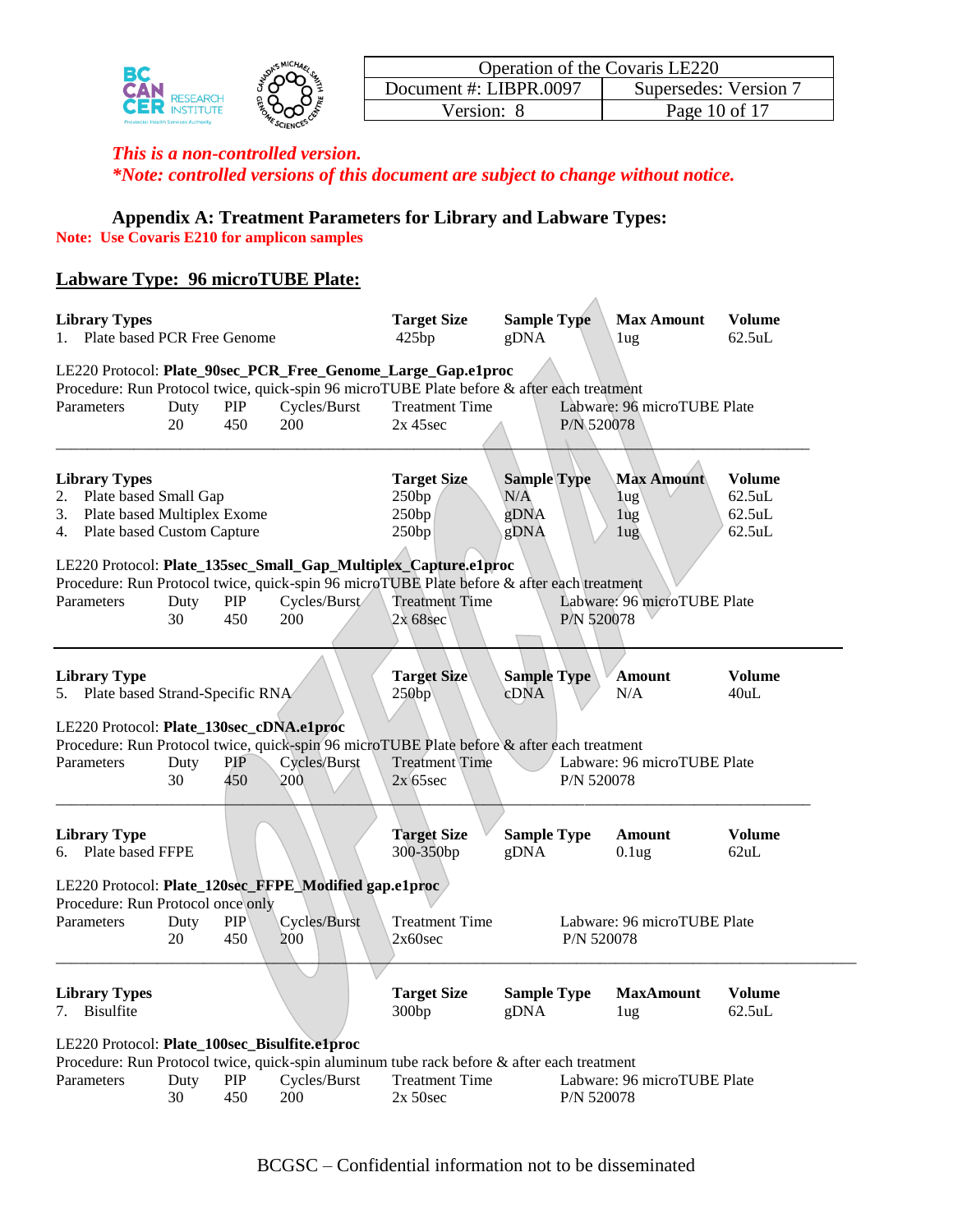| BC                                          | MICHA           | Operation of the Covaris LE220 |                     |
|---------------------------------------------|-----------------|--------------------------------|---------------------|
| <b>PESEARCH</b>                             |                 | $1$ Oocument #: LIBPR.0097     | Supersedes: Version |
| <b>Provincial Health Services Authority</b> |                 | ersion:/                       | Page 1<br>l 1 of 1  |
|                                             | <b>SCIENCEP</b> |                                |                     |

# **Labware Type: 8 microTUBE Strips:**

| <b>Library Types</b><br>Plate based PCR Free Genome<br>8.                                                             |            |                    |                     | <b>Target Size</b><br>425bp                                                                                                                                                                                                          | <b>Sample Type</b><br>gDNA                |            | <b>Max Amount</b><br>1 <sub>ug</sub>                | <b>Volume</b><br>62.5uL                              |
|-----------------------------------------------------------------------------------------------------------------------|------------|--------------------|---------------------|--------------------------------------------------------------------------------------------------------------------------------------------------------------------------------------------------------------------------------------|-------------------------------------------|------------|-----------------------------------------------------|------------------------------------------------------|
| Parameters                                                                                                            | Duty<br>15 | ${\bf PIP}$<br>450 | Cycles/Burst<br>200 | LE220 Protocol: 8 microTUBE strip protocol: Strip_76sec_PCR_Free.el proc<br>Procedure: Run Protocol twice, quick-spin microTUBE strips in aluminum tube rack before & after each treatment<br><b>Treatment Time</b><br>$2x$ 38sec    |                                           | P/N 520053 | Labware: Covaris 8 microTUBE strip                  |                                                      |
| <b>Library Types</b><br>9. Plate based Small Gap<br>10. Plate based Multiplex Exome<br>11. Plate based Custom Capture |            |                    |                     | <b>Target Size</b><br>250bp<br>250bp<br>250bp<br>LE220 Protocol: 8 microTUBE strip protocol: Strip_80sec_Small_Gap.elproc                                                                                                            | <b>Sample Type</b><br>N/A<br>gDNA<br>gDNA |            | <b>Max Amount</b><br>lug<br>1 <sub>ug</sub><br>1ug  | <b>Volume</b><br>$62.5$ uL<br>$62.5$ uL<br>$62.5$ uL |
| Parameters                                                                                                            | Duty<br>30 | PIP<br>450         | Cycles/Burst<br>200 | Procedure: Run Protocol twice, quick-spin Crimp-Cap microTUBE strips in Aluminum Rack before & after each treatment<br>$2x$ 40 sec                                                                                                   | P/N 520053                                |            | Treatment Time / Labware: Covaris 8 microTUBE strip |                                                      |
| <b>Library Type</b><br>12. Plate based Strand-Specific RNA                                                            |            |                    |                     | <b>Target Size</b><br>250bp                                                                                                                                                                                                          | <b>Sample Type</b><br>cDNA                |            | Amount<br>N/A                                       | <b>Volume</b><br>40uL                                |
| Parameters                                                                                                            | Duty<br>30 | PIP<br>450         | Cycles/Burst<br>200 | LE220 Protocol: 8 microTUBE strip protocol: Strip_100sec_cDNA.elproc<br>Procedure: Run Protocol twice, quick-spin Crimp-Cap microTUBE strips in Aluminum Rack before & after each treatment<br><b>Treatment Time</b><br>$2x 50$ sec  |                                           | P/N 520053 | Labware: Covaris 8 microTUBE strip                  |                                                      |
| <b>Library Type</b><br>13. Plate based FFPE                                                                           |            |                    |                     | <b>Target Size</b><br>250bp                                                                                                                                                                                                          | <b>Sample Type</b><br>gDNA                |            | <b>Max Amount</b><br>1ug                            | <b>Volume</b><br>62uL                                |
| Procedure: Run Protocol once only<br>Parameters                                                                       | Duty<br>30 | PIP<br>450         | Cycles/Burst<br>200 | LE220 Protocol: 8 microTUBE strip protocol: Strip_76sec_FFPE.elproc<br><b>Treatment Time</b><br>$2x\,38\,\text{sec}$                                                                                                                 |                                           |            | Labware: Covaris 8 microTUBE strip<br>P/N 520053    |                                                      |
| <b>Library Types</b><br>14. Bisulfite                                                                                 |            |                    |                     | <b>Target Size</b><br>300bp                                                                                                                                                                                                          | <b>Sample Type</b><br>gDNA                |            | Amount<br>1 <sub>ug</sub>                           | <b>Volume</b><br>62.5uL                              |
| Parameters                                                                                                            | Duty<br>15 | PIP<br>450         | Cycles/Burst<br>200 | LE220 Protocol: 8 microTUBE strip protocol: Strip_110sec_Bisulfite.e1proc<br>Procedure: Run Protocol twice, quick-spin microTUBE strips in aluminum tube rack before & after each treatment<br><b>Treatment Time</b><br>$2x\,55$ sec |                                           | P/N 520053 | Labware: Covaris 8 microTUBE strip                  |                                                      |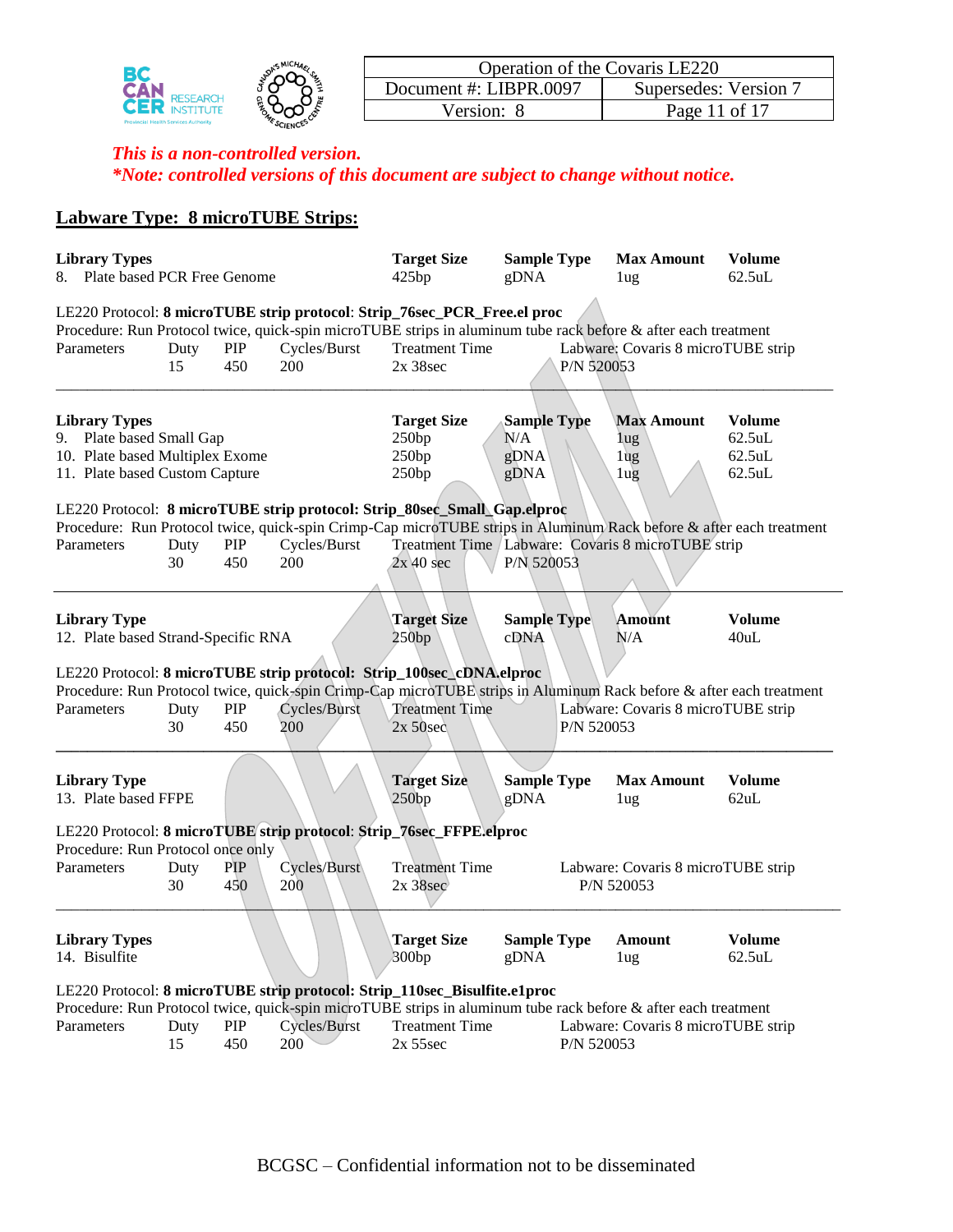|                                             | <b>MICHAL</b>  | Operation of the Covaris LE220 |                     |
|---------------------------------------------|----------------|--------------------------------|---------------------|
| RESEARCH                                    |                | Document #: LIBPR.0097         | Supersedes: Version |
|                                             |                | ersion:                        | Page 12 of 17       |
| <b>Provincial Health Services Authority</b> | <b>SCIENCE</b> |                                |                     |

# **Labware Type: Crimp-Cap microTUBEs:**

| <b>Library Types</b><br>15. Plate based PCR Free Genome                                                                |            |                   |                                                                       | <b>Target Size</b><br>425bp                                                                                                                                                 | <b>Sample Type</b><br>gDNA                |            | Amount<br>1 <sub>u</sub>                          | <b>Volume</b><br>60uL                 |
|------------------------------------------------------------------------------------------------------------------------|------------|-------------------|-----------------------------------------------------------------------|-----------------------------------------------------------------------------------------------------------------------------------------------------------------------------|-------------------------------------------|------------|---------------------------------------------------|---------------------------------------|
|                                                                                                                        |            |                   | LE220 Protocol: Tube_76sec_Manual PCR Free.e1proc                     | Procedure: Run Protocol twice, quick-spin aluminum tube rack before & after each treatment                                                                                  |                                           |            |                                                   |                                       |
| Parameters                                                                                                             | Duty<br>15 | PIP<br>450        | Cycles/Burst<br>200                                                   | <b>Treatment Time</b><br>$2x$ 38sec                                                                                                                                         |                                           | P/N 500282 | Labware: microTUBE Crimp-Cap                      |                                       |
| <b>Library Types</b><br>16. Plate based Small Gap<br>17. Plate based Multiplex Exome<br>18. Plate based Custom Capture |            |                   |                                                                       | <b>Target Size</b><br>250bp<br>250bp<br>250bp                                                                                                                               | <b>Sample Type</b><br>N/A<br>gDNA<br>gDNA |            | <b>Amount</b><br>$\log$<br>1 <sub>ug</sub><br>1ug | <b>Volume</b><br>60uL<br>60uL<br>60uL |
|                                                                                                                        |            |                   |                                                                       | LE220 Protocol: Tube_80sec_Manual_Small_Gap_Multiplex_Capture.elproc                                                                                                        |                                           |            |                                                   |                                       |
| Parameters                                                                                                             | Duty<br>30 | PIP<br>450        | Cycles/Burst<br>200                                                   | Procedure: Run Protocol twice, quick-spin Crimp-Cap microTUBEs in Aluminum Rack before & after each treatment<br>Treatment Time Labware: microTUBE Crimp-Cap<br>$2x$ 40 sec | P/N 500282                                |            |                                                   |                                       |
| <b>Library Type</b><br>19. Plate based Strand-Specific RNA                                                             |            |                   |                                                                       | <b>Target Size</b><br>250bp                                                                                                                                                 | <b>Sample Type</b><br>cDNA                |            | Amount<br>N/A                                     | <b>Volume</b><br>40uL                 |
| Parameters                                                                                                             | Duty<br>30 | PIP<br>450        | LE220 Protocol: Tube_100sec_Manual_cDNA.e1proc<br>Cycles/Burst<br>200 | Procedure: Run Protocol twice, quick-spin Crimp-Cap microTUBEs in Aluminum Rack before & after each treatment<br><b>Treatment Time</b><br>$2x 50$ sec                       |                                           | P/N 500282 | Labware: microTUBE Crimp-Cap                      |                                       |
| <b>Library Type</b><br>20. Plate based FFPE                                                                            |            |                   |                                                                       | <b>Target Size</b><br>250bp                                                                                                                                                 | <b>Sample Type</b><br>gDNA                |            | Amount<br>1ug                                     | <b>Volume</b><br>40uL                 |
|                                                                                                                        |            |                   | LE220 Protocol: Tube_90sec_Manual_FFPE.e1proc                         |                                                                                                                                                                             |                                           |            |                                                   |                                       |
| Procedure: Run Protocol once only                                                                                      |            |                   |                                                                       |                                                                                                                                                                             |                                           |            |                                                   |                                       |
| Parameters                                                                                                             | Duty<br>30 | <b>PIP</b><br>450 | Cycles/Burst<br>200                                                   | <b>Treatment Time</b><br>1x90s                                                                                                                                              |                                           |            | Labware: microTUBE Crimp-Cap                      |                                       |
| <b>Library Types</b><br>21. Bisulfite                                                                                  |            |                   |                                                                       | <b>Target Size</b><br>300bp                                                                                                                                                 | <b>Sample Type</b><br>gDNA                |            | Amount<br>1ug                                     | Volume<br>60uL                        |
| LE220 Protocol: Tube_110sec_Bisulfite.e1proc                                                                           |            |                   |                                                                       |                                                                                                                                                                             |                                           |            |                                                   |                                       |
| Parameters                                                                                                             | Duty<br>15 | PIP<br>450        | Cycles/Burst<br>$200^\circ$                                           | Procedure: Run Protocol twice, quick-spin aluminum tube rack before & after each treatment<br><b>Treatment Time</b><br>$2x\,55sec$                                          |                                           | P/N 500282 | Labware: microTUBE Crimp-Cap                      |                                       |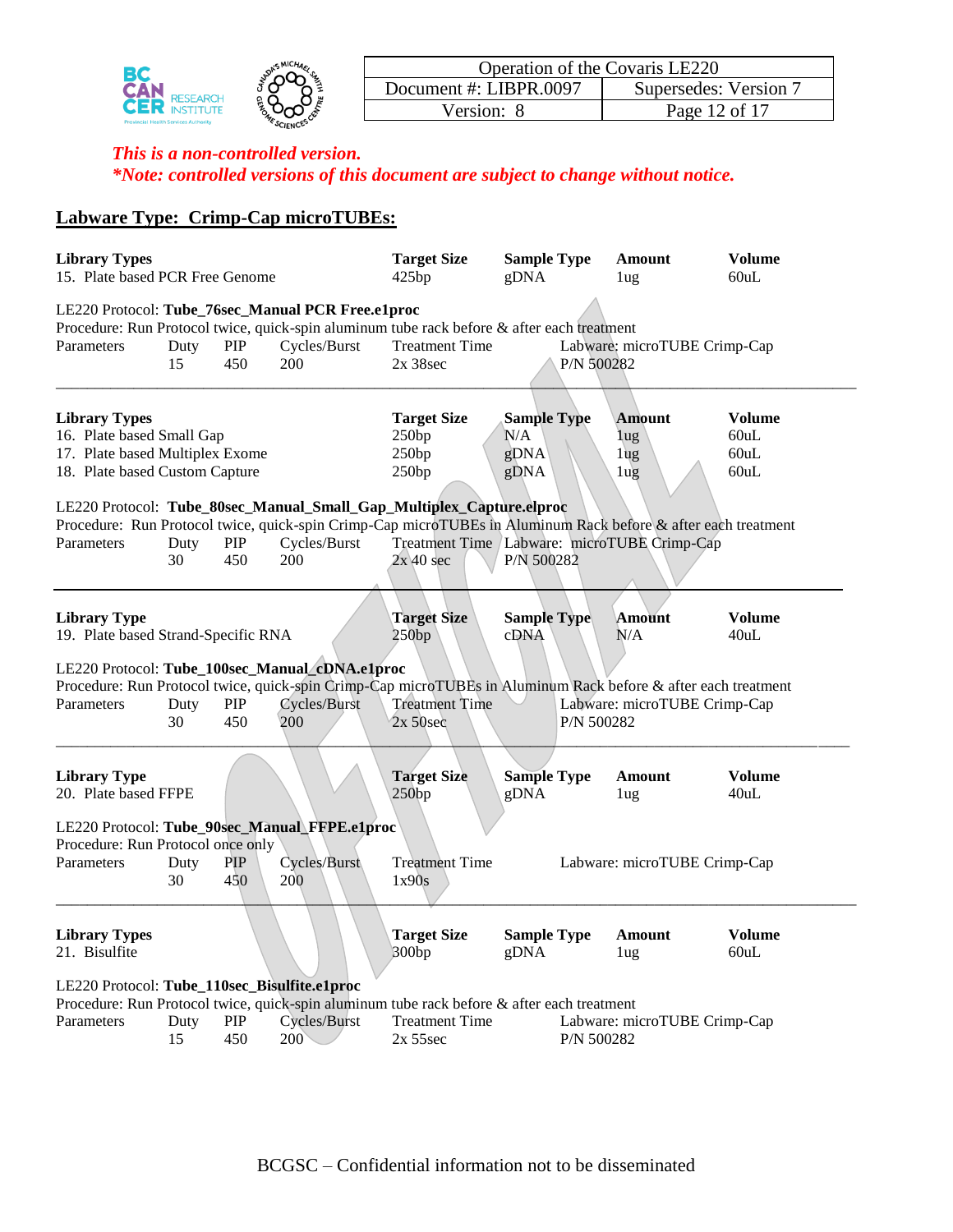|                                      |                | <b>Operation of the Covaris LE220</b> |                     |  |  |  |  |
|--------------------------------------|----------------|---------------------------------------|---------------------|--|--|--|--|
|                                      |                | Document #: LIBPR.0097                | Supersedes: Version |  |  |  |  |
|                                      |                | √ersion <sup>.</sup>                  | Page 13 of 17       |  |  |  |  |
| Provincial Health Services Authority | <b>SCIENCI</b> |                                       |                     |  |  |  |  |

## **Appendix B: Equipment maintenance and preparation:**

- 1. The WCS water conditioner located to the right of the instrument and the PolyScience circulating ethylene glycol/water (50:50) bath on the floor always must be left on.
- 2. If the LE220 is powered off, power it on by flipping the switch located on the right of the instrument to the "1" position. See Figure 8.



- 3. The LE220 always must have deionized water in the tank circulating through the attached water conditioner. Only deionized water must be used to fill the water bath or adjust the level of the water bath (tap water or any other solution will void the warranty).
- 4. The ethylene glycol/water chiller located under the bench always must be left on. Make sure the temperature of the chiller is set to 3°C.

# 5. **Initialization**:

- 5.1. The laptop must be always left on. If the laptop is logged off, log into the desktop with user "Covaris-PC" and password "covaris". Log off the desktop only on Fridays.
- 5.2. Click on the SonoLAB icon to open the software and, when prompted, click START HOMING button or press ENTER.
- 5.3. The transducer will submerge and resume degassing and chilling the tank water. Treatments cannot be run until the set point is reached.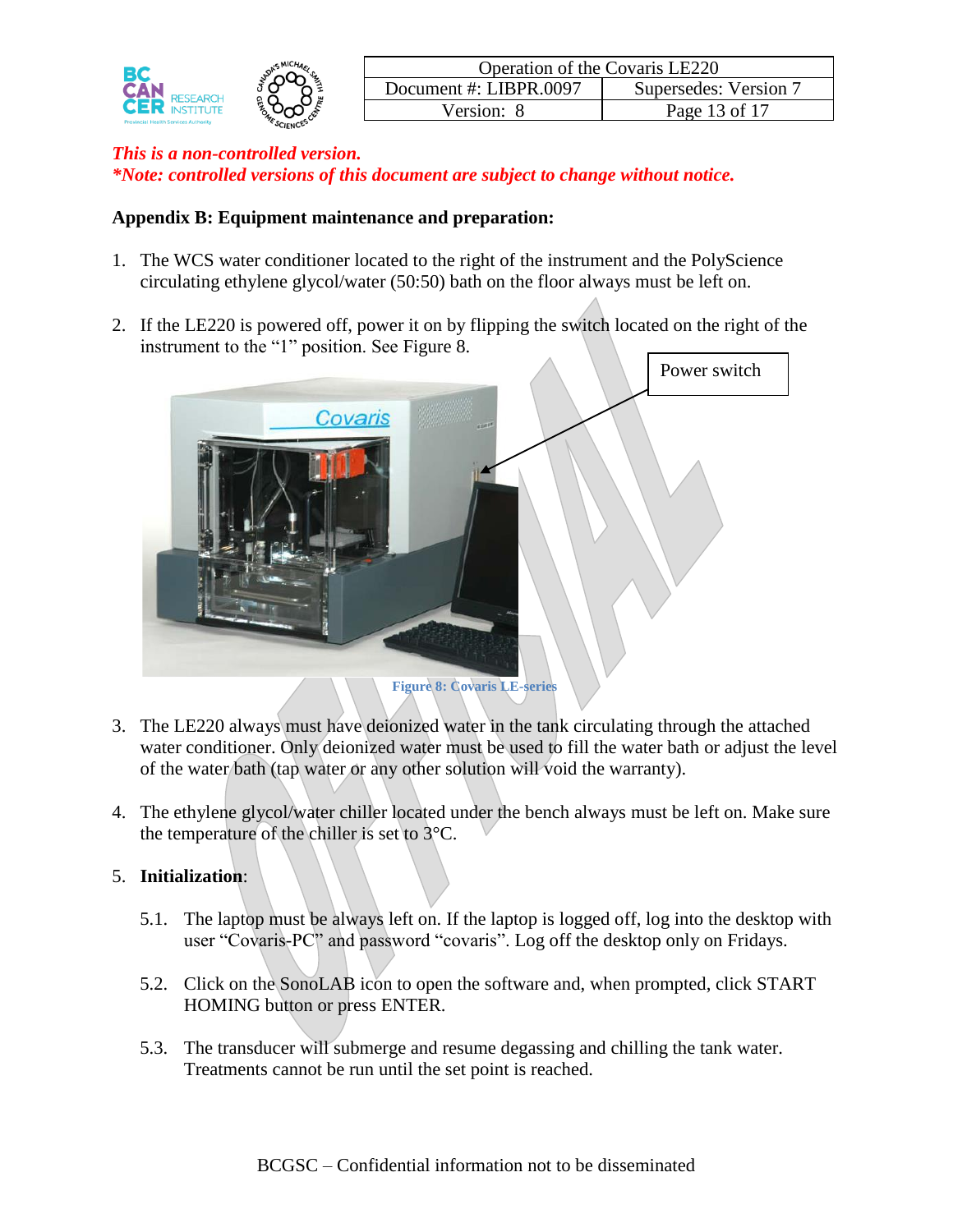|                                             |         | <b>Operation of the Covaris LE220</b> |                       |  |  |  |  |
|---------------------------------------------|---------|---------------------------------------|-----------------------|--|--|--|--|
| PAN.                                        |         | Document #: LIBPR 0097                | Supersedes: Version 7 |  |  |  |  |
| <b>CER</b>                                  |         | √ersion:                              | Page 14 of 17         |  |  |  |  |
| <b>Provincial Health Services Authority</b> | SCIENCN |                                       |                       |  |  |  |  |

- 6. After the homing sequence is completed, the program main window is displayed. Confirm the "DEGAS ON" button is greyed out and the bar under it is lit green. If degassing is not on, click the "DEGAS ON" button so it looks like the image below. See Figure 1 above.
- 7. The transducer must be submerged and the water degassed and chilled during the day.

## 8. **Shutdown Steps**

- 8.1. At the end of the day, press EXIT or SERVICE BATH on the SonoLab main menu. A message will ask you to confirm the status of the shutdown. Make sure that all of the listed steps in that window are completed. This will raise the transducer out of the water. Leave the Covaris LE-series turned ON and keep the chiller located under the bench turned ON. The WCS (Water conditioning system) must be left turned ON always.
- 8.2. Shut down the Covaris LE220, chiller bath using the power button and laptop on **Fridays.**

8.3. Leave the WCS running at all times.

## 9. **Powering up the system**

**NOTE**: The Covaris LE220, Polyscience chiller bath, and laptop must be turned OFF, every Friday afternoon/evening. The WCS must be always left ON.

- 9.1. On Monday mornings, the first user needs to turn ON the Covaris LE220, chiller, and the laptop.
- 9.2. To turn ON the chiller, press the power button  $\bullet$ , and then press from the chiller's digital panel (Figure 8).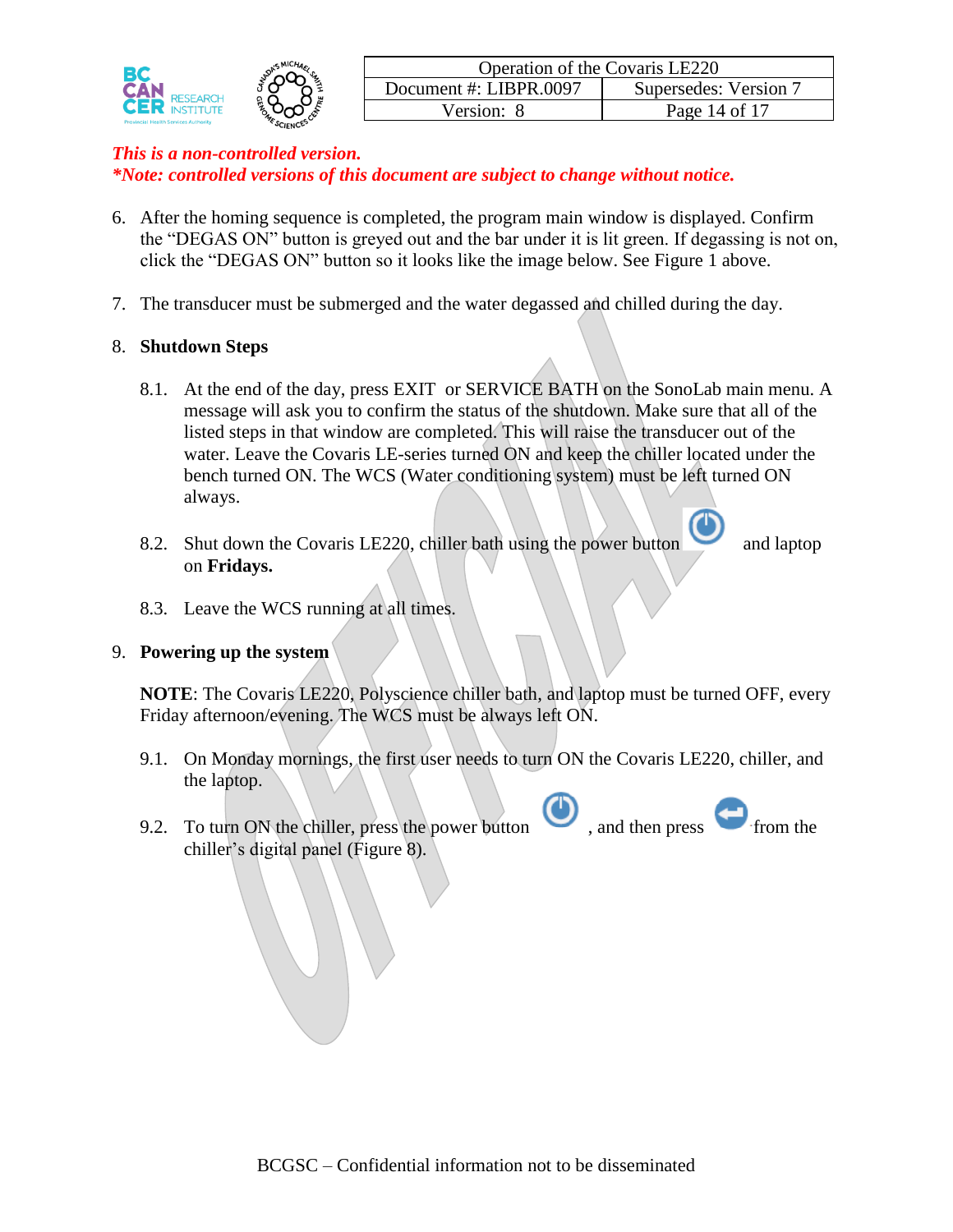



9.3. The unit will start and the start symbol will turn into a stop symbol  $(\blacksquare)$  as seen in Figure 9 (note: program seen in the below figure is only for referencing the symbols).



- 9.4. Log onto to the labtop.
- 9.5. Home the system daily by closing and restarting the SonoLab software to home all axes and correct any accumulated misalignments in the system.
- 9.6. To ensure connection between the laptop and instrument, please wait 30 seconds after powering the system on before starting SonoLab 6.2.
- 9.7. Open the SonoLab software by double clicking the SonoLab icon on the desktop.
- 9.8. When prompted, home the Covaris stage and transducer.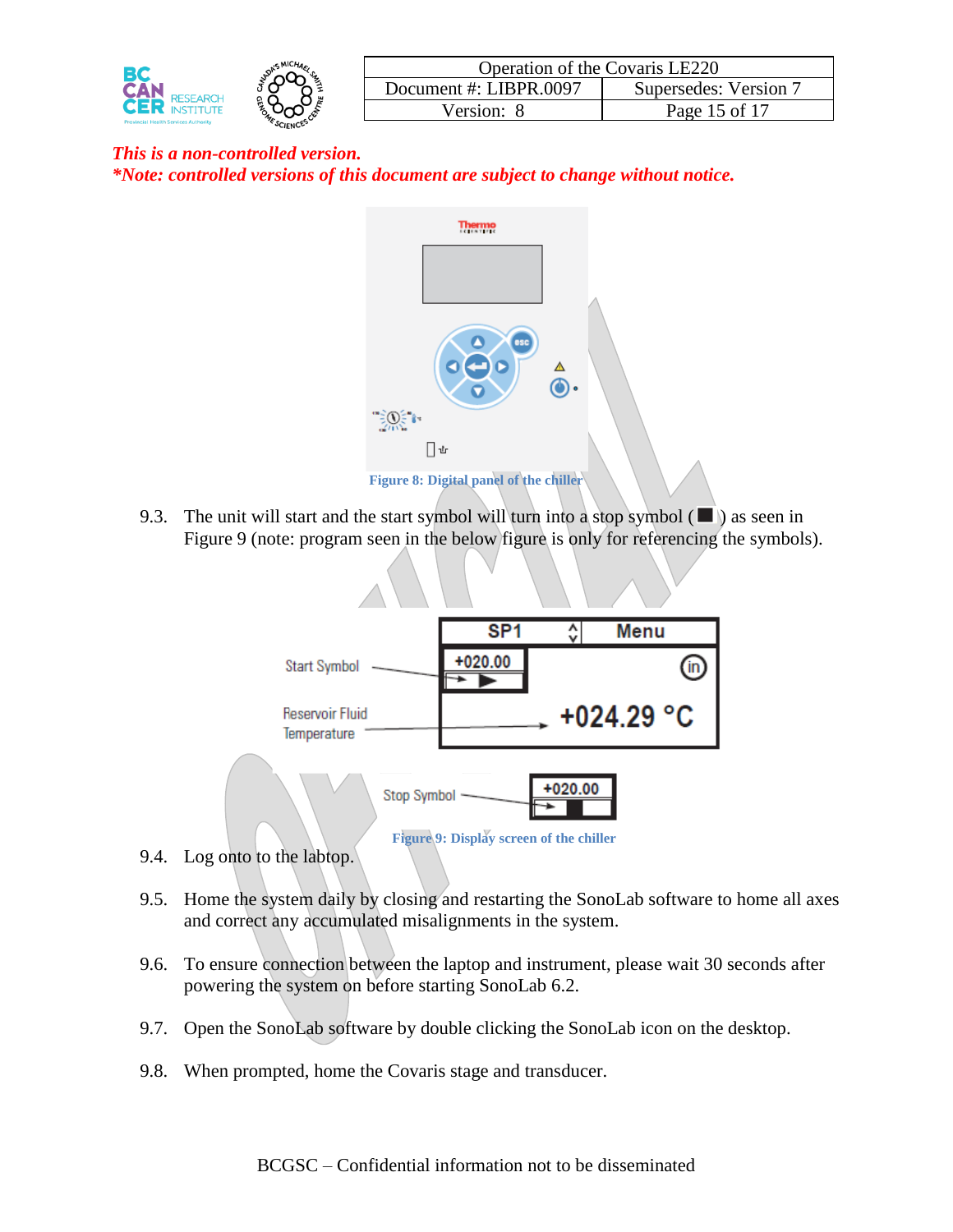| BC                                          | MCH <sub>A</sub> | Operation of the Covaris LE220 |                       |
|---------------------------------------------|------------------|--------------------------------|-----------------------|
| <b>CAN</b>                                  |                  | Document #: LIBPR.0097         | Supersedes: Version 7 |
| CER                                         |                  | $\sqrt{ }\,$ ersion $\cdot$    | Page 16 of 17         |
| <b>Provincial Health Services Authority</b> | SCIENC           |                                |                       |

## **Appendix C: Creating and Modifying a Method in the Method Editor Panel**

1. To open an existing method to run or to modify, click the "METHOD EDITOR" button. [Figure 0](#page-15-0) below for the Method Editor.

 $\overline{\wedge}$ 

| <b>Covaris</b> <sup>w</sup>                                   |                         | <b>Sample Preparation System</b> |                      |                             |              |                                |                   | SonoLab LE220 v6.2.4 |                     |                       |
|---------------------------------------------------------------|-------------------------|----------------------------------|----------------------|-----------------------------|--------------|--------------------------------|-------------------|----------------------|---------------------|-----------------------|
|                                                               |                         |                                  | Method Name          |                             |              | Plate Name                     |                   |                      | Browse              | <b>Total Selected</b> |
|                                                               |                         |                                  | 2011_03_02 test      |                             |              | 96MicroTubePlate -4mm Z offset |                   |                      | ₩                   | $\overline{a}$        |
|                                                               |                         |                                  | Well                 |                             |              | Acoustic                       |                   |                      | Dither              |                       |
|                                                               |                         | $Step =$                         | Row / Col            | Time:                       | Duty.        | PIP                            | Cycles            | Amplitude            | Velocity            | Dwell                 |
| 1                                                             | ×                       | ÷.<br>$\overline{2}$             | 1<br>$\overline{2}$  | 400<br>400                  | 15.0<br>15.0 | 50<br>50                       | 200.0<br>200.0    | 0.0<br>0.0           | 0.0<br>0.0          | 0.0<br>0.0            |
| $\overline{\mathbf{2}}$                                       | $\overline{2}$          | 3                                | 3                    | 400                         | 15.0         | 50                             | 200.0             | 0,0                  | 0.0                 | 0.0                   |
| 3                                                             | $\overline{\mathbf{3}}$ | $\overline{4}$                   | 4                    | 400                         | 15.0         | 50                             | 200.0             | 0,0                  | 0.0                 | 0.0                   |
|                                                               |                         |                                  |                      |                             |              |                                |                   |                      |                     |                       |
| A.                                                            | $\ddot{ }$              |                                  |                      |                             |              |                                |                   |                      |                     |                       |
| 5                                                             | 5                       |                                  |                      |                             |              |                                |                   |                      |                     |                       |
| 6                                                             | 6                       |                                  |                      |                             |              |                                |                   |                      |                     |                       |
|                                                               |                         |                                  |                      |                             |              |                                |                   |                      |                     |                       |
| $\overline{7}$                                                | 7                       |                                  |                      |                             |              |                                |                   |                      |                     |                       |
| 8                                                             | 8                       |                                  |                      |                             |              |                                |                   |                      |                     |                       |
| 9                                                             | 9                       |                                  |                      |                             |              |                                |                   |                      |                     |                       |
|                                                               | 10                      |                                  |                      |                             |              |                                |                   |                      |                     |                       |
| 10                                                            |                         |                                  |                      |                             |              |                                |                   |                      |                     |                       |
| 11                                                            | 11                      |                                  |                      | <b>Treatment Parameters</b> |              |                                | Method Parameters |                      |                     |                       |
| 12                                                            | 12                      |                                  | Treatment Time, s    | 400                         |              | Min Temperature, °C            |                   | 5                    |                     | Fill Plate            |
|                                                               |                         | Acoustic Duty Factor, %          |                      | 15.0                        |              | Max Temperature, °C            |                   | 35                   |                     | Select All            |
| ٨                                                             |                         | Peak Incident Power, W.          |                      | 50                          |              |                                |                   |                      |                     | Deselect All          |
|                                                               |                         |                                  | Cycles Per Burst     | 200                         |              |                                |                   | Vertical Sweep       | Move Selection Down |                       |
|                                                               |                         |                                  | Dither Radius, mm    | 0.0                         |              | Range, mm                      |                   | 0.0                  | Move Selection Up   |                       |
| Well Plate Legend<br>untreated<br>active                      |                         |                                  | Dither Velocity, rpm | 0.0                         |              | Velocity, mm/s                 |                   | 0.0                  | Remove Selected     |                       |
| Left-dick on well to add it to the list, right-dick to select |                         |                                  | Dither Dwell, s      | 0.0                         |              | Dwell, s                       |                   | 0.0                  | Method Changed      |                       |

**Figure 10: Method Editor Panel with Plate Map, Method Name and Plate Name (labware type).**

- <span id="page-15-0"></span>2. Click on "LOAD METHOD" and navigate to the designated process folder. Choose the Treatment Method for your sample type from the list of previously saved methods.
- 3. To create a new method, select the "NEW METHOD" button.
- 4. Select the Well Plate Configuration from the Plate Name menu.
- 5. In the following example, 7 columns (shown sideways as horizontal bars) of samples receive different Treatment times (sec). Column 1 and 2 receive a lower Duty (15%). See Figure 11 below.